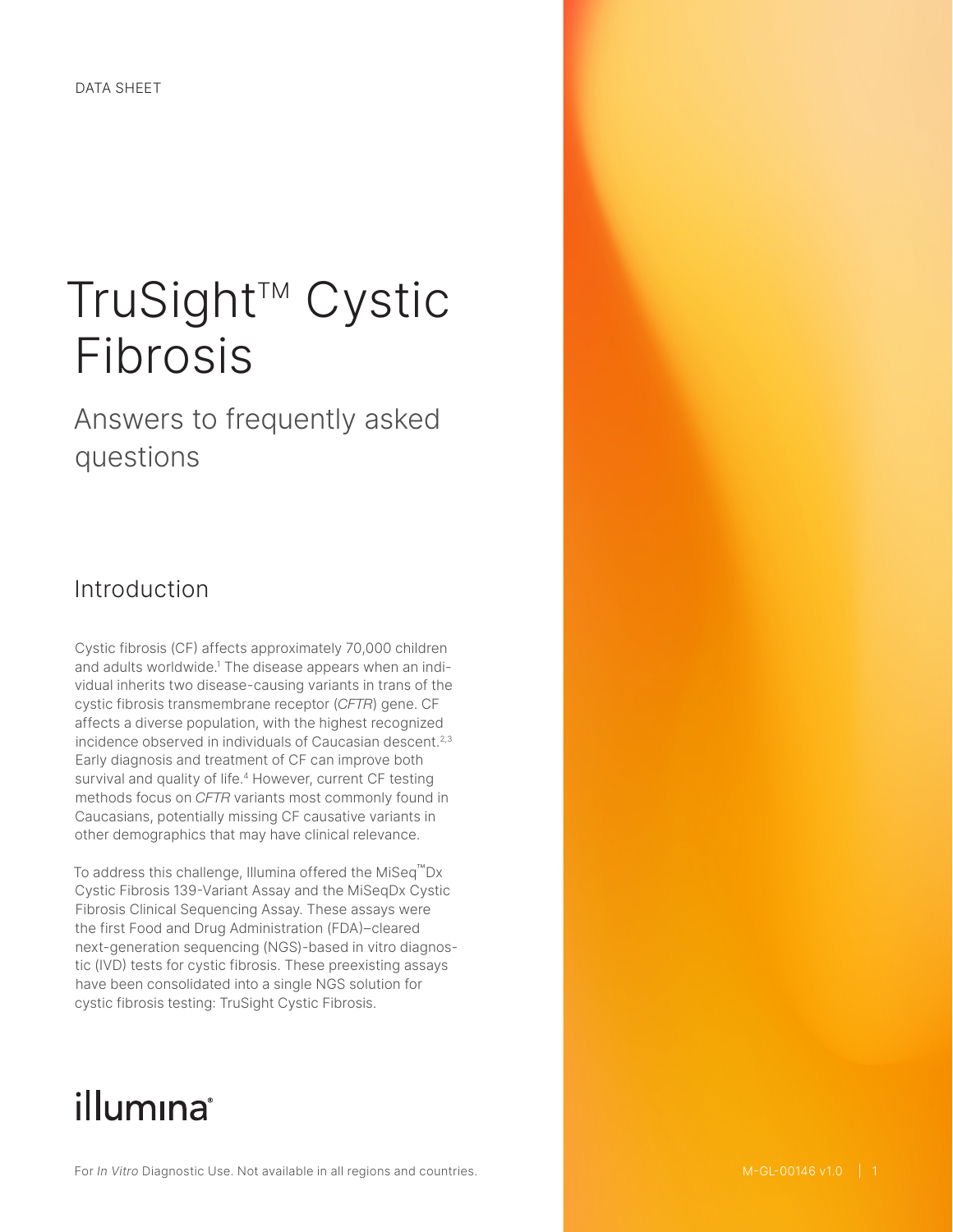## General information

#### What are the differences between MiSeqDx Cystic Fibrosis and TruSight Cystic Fibrosis Assays?

MiSeqDx Cystic Fibrosis assays consist of two different FDA-cleared, CE-IVD marked CF assay testing kits: the MiSeqDx Cystic Fibrosis 139-Variant Assay (Catalog no. DX-102-1004) and the MiSeqDx Cystic Fibrosis Clinical Sequencing Assay (Catalog no. DX-102-1001). These products were launched in 2013 and use the MiSeqDx Sequencing System with the MiSeqDx Reagent Kit v1. Both these assays use a coupled kit solution that provides library prep and sequencing reagents.

TruSight Cystic Fibrosis combines the MiSeqDx Cystic Fibrosis assays into one workflow. TruSight Cystic Fibrosis (Catalog no. 20036925) combines the TruSight Cystic Fibrosis 139-Variant Assay and the TruSight Cystic Fibrosis Clinical Sequencing Assay into one library prep product providing both testing options. TruSight Cystic Fibrosis requires the use of the MiSeqDx Sequencing System and MiSeqDx Reagent Kit v3 (Catalog no. 20037124). MiSeqDx Reagent Kit v3 sequencing reagents are not provided with the library prep kit and must be purchased separately.

For more detailed information, refer to the TruSight Cystic Fibrosis Package Insert (Document no. 1000000097720) and data sheet. These documents can be found on the product support site at support.illumina.com/documentation.html.

#### Are there any regional restrictions in obtaining TruSight Cystic Fibrosis?

In April 2020, TruSight Cystic Fibrosis will be available for purchase in the United States and most European countries. Additional regions will be added as regulatory approvals are obtained.

#### What are the differences between the TruSight Cystic Fibrosis 139-Variant Assay and TruSight Cystic Fibrosis Clinical Sequencing Assay?

The TruSight Cystic Fibrosis 139-Variant Assay is a qualitative in vitro diagnostic assay that detects 139 clinically relevant CF-causing mutations and variants in the CFTR gene simultaneously in genomic DNA isolated from human peripheral whole blood specimens. The test is intended for:

- Carrier screening in adults of reproductive age
- Confirmatory diagnostic testing of newborns and children
- Initial test to aid in the diagnosis of individuals with suspected CF

This test is not indicated for use for newborn screening, fetal diagnostic testing, preimplantation testing, or for stand-alone diagnostic purposes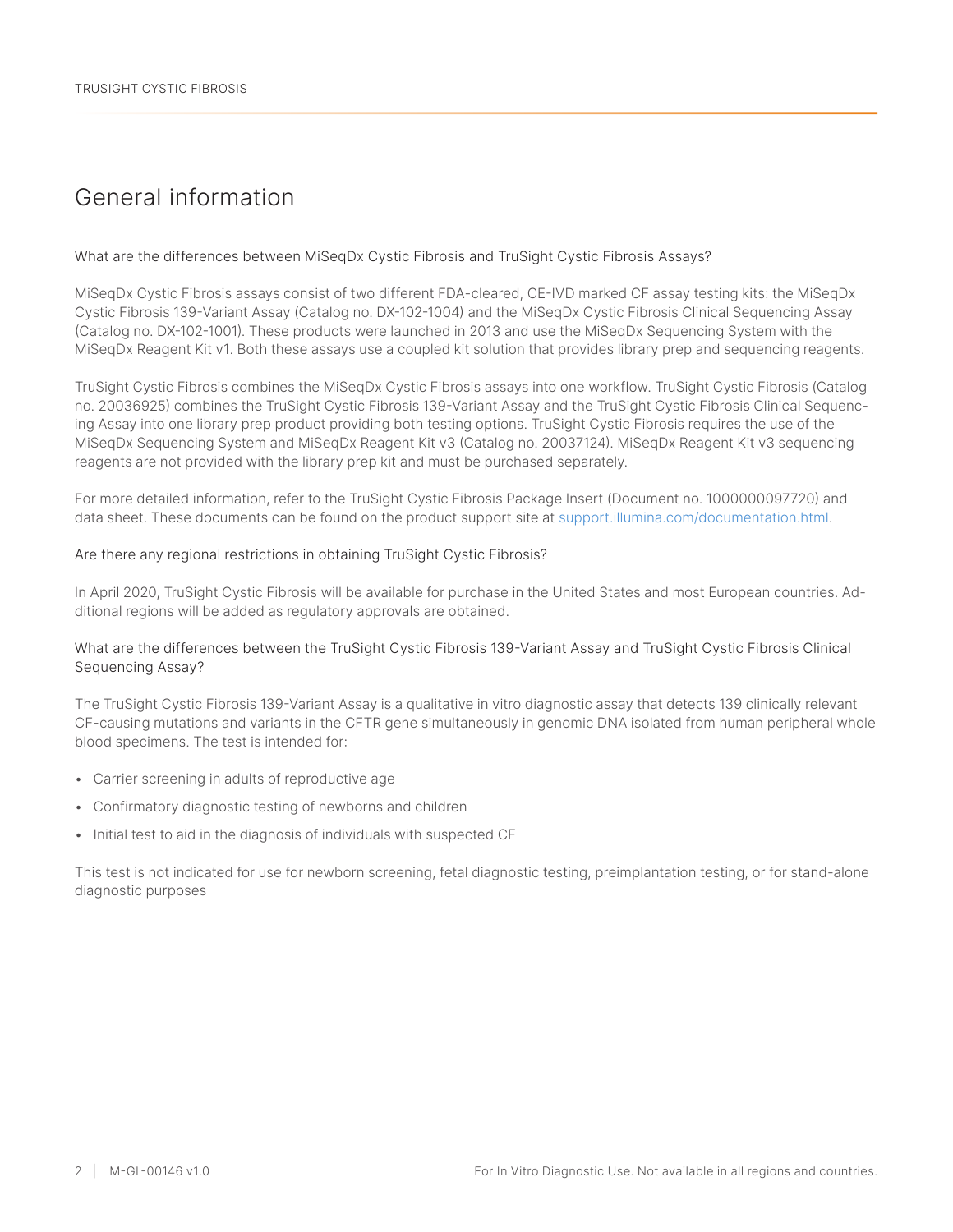The TruSight Cystic Fibrosis Clinical Sequencing Assay is a targeted sequencing in vitro diagnostic assay that resequences the protein coding region and intron/exon boundaries of the CFTR gene in genomic DNA isolated from human peripheral whole blood. The test is intended for:

- Aid in the diagnosis of individuals with suspected CF
- Use when the patient has an atypical or nonclassical presentation of CF
- Use in situations where other mutation panels have failed to identify both causative mutations

This test is not indicated for use for stand-alone diagnostic purposes, fetal diagnostic testing, for preimplantation testing, carrier screening, newborn screening, or population screening.

## Sample and library preparation

#### What is the required sample type?

DNA extracted from whole blood is the required sample type.

#### What type of sample extraction can be used?

Any validated sample extraction method may be used.

#### How do you quantify the DNA?

A spectrophotometer is recommended for quantifying extracted DNA. A fluorescent DNA intercalating agent can be used for quantification, but is not necessary.

#### How long can samples by stored, and under what conditions?

Whole blood specimens can be stored no longer than the following:

- 7 days at room temperature
- 30 days at 2°C to 8°C
- 30 days at -25°C to -15°C

#### Can dried blood spots be used as input?

No, the assay is not validated for use with dried blood spots. Dried blood spots contain less than the recommended amount of DNA and are likely to result in lower call rates than whole blood.

#### What is the recommended DNA input? Is the input amount recommended or required?

The required sample input is 250 ng DNA extracted from whole blood. DNA inputs ranging from 25 ng to 1250 ng have been used to produce accurate results.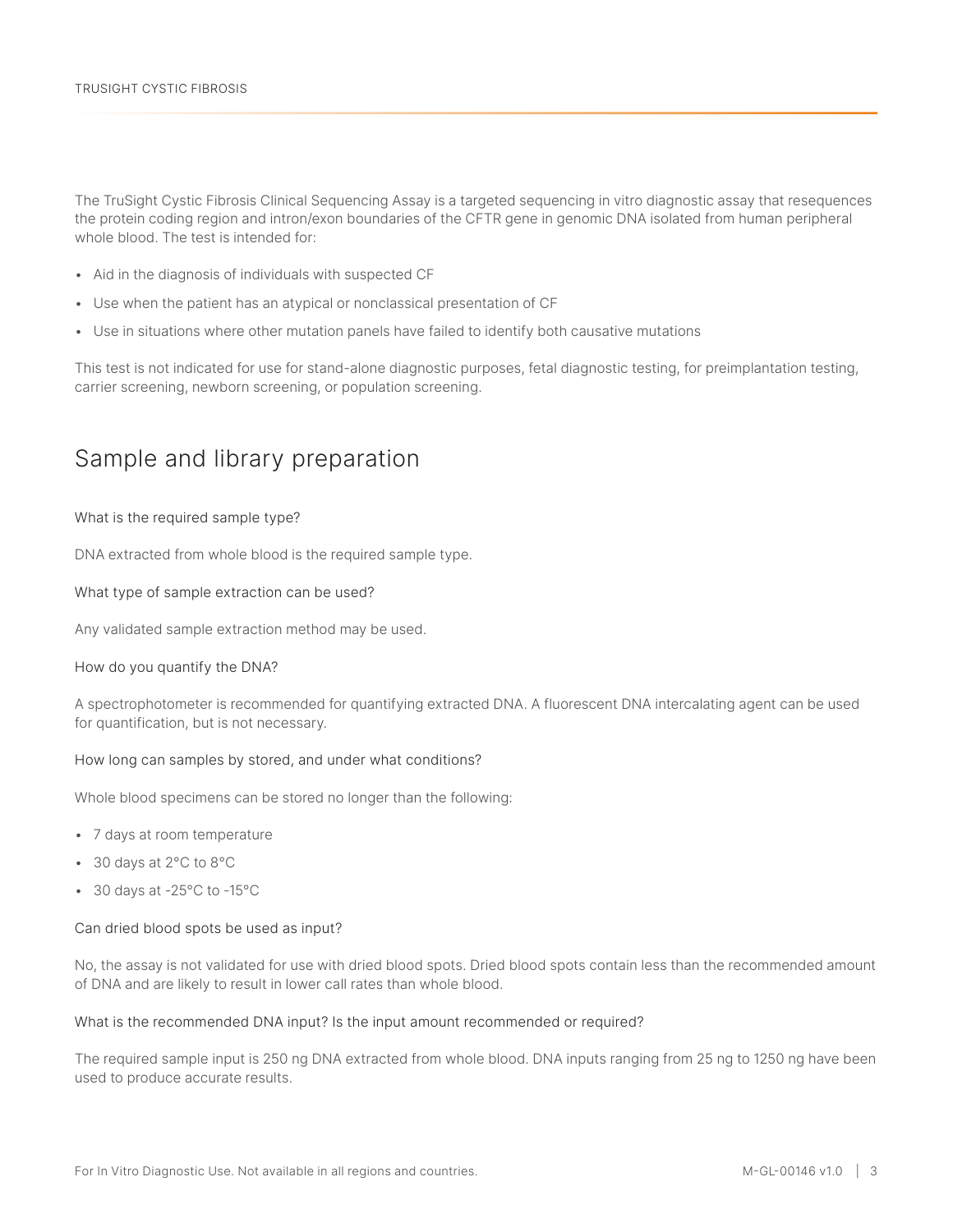#### Can you automate TruSight Cystic Fibrosis library preparation?

No, library preparation is only offered in a manual format.

Are the target probes used in TruSight Cystic Fibrosis the same as the target probes used in the MiSeqDx Cystic Fibrosis kit?

Yes, the probes are identical for the TruSight Cystic Fibrosis and MiSeqDx Cystic Fibrosis kits.

Can a single library prep be used for the TruSight Cystic Fibrosis 139-Variant Assay and TruSight Cystic Fibrosis Clinical Sequencing Assay?

Yes, prepared libraries can be stored as diluted amplicon libraries (DALs) for up to 28 days at -25°C to -15°C after preparation. There is no difference between libraries prepared for the TruSight Cystic Fibrosis 139-Variant Assay and TruSight Cystic Fibrosis Clinical Sequencing Assay.

#### What are the sample throughput expectations?

The TruSight Cystic Fibrosis workflow provides flexibility in determining how many samples are prepared in each library prep event and pooled for each sequencing event. Some possible combinations are suggested below:

- One 96-sample library preparation can be pooled for sequencing with 24 samples for the TruSight Cystic Fibrosis Clinical Sequencing Assay and separately 72 samples for the TruSight Cystic Fibrosis 139-Variant Assay
- One 96-sample library preparation can be pooled for sequencing with four separate 24-sample library preparations; with three sets of 24 samples for the TruSight Cystic Fibrosis 139-Variant Assay and one pooled set of 24 samples for the TruSight Cystic Fibrosis Clinical Sequencing Assay
- Two independent library preparation events, one with 66 samples and a later prep with 30 samples, both sequenced for the TruSight Cystic Fibrosis 139-Variant Assay

#### Can I run fewer than 24 samples?

At least 24 libraries must be prepared and pooled for sequencing. Users may prepare a sample sheet that does not include some of those samples if reports are not desired for all libraries sequenced.

#### How long can I store the pooled library (ie, DAL)?

DALs can be stored for up to 28 days at -25°C to -15°C.

#### What consumables and equipment do I need to run TruSight Cystic Fibrosis?

Required materials and equipment are listed in the [TruSight Cystic Fibrosis Package Insert](https://support.illumina.com//downloads/cystic-fibrosis-139-variant-assay-physician-insert-15052172.html) (Document no. 1000000097720). Important equipment:

- Passively cooled heat block
- Refrigerated centrifuge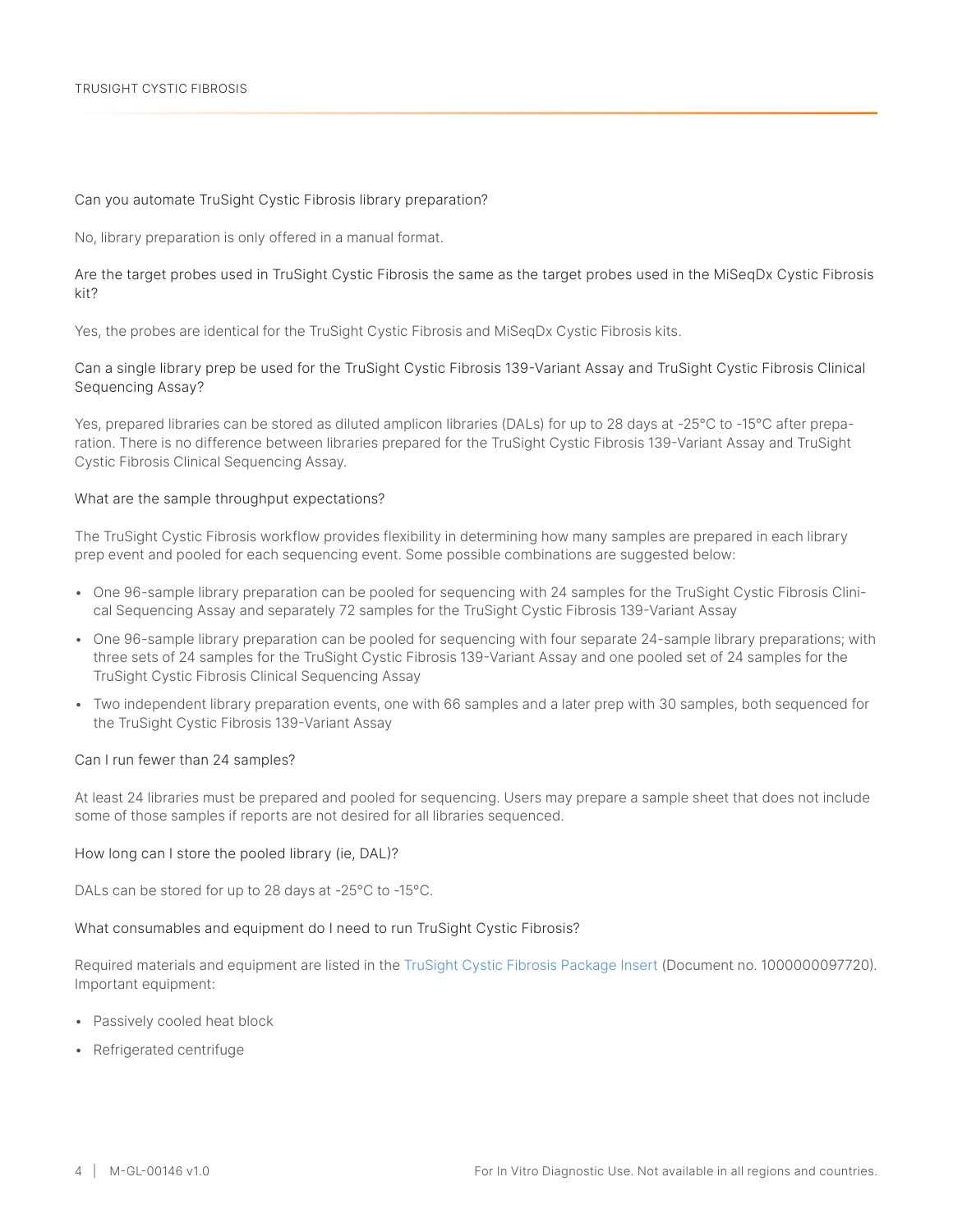## Sequencing

What sequencing system is Trusight Cystic Fibrosis designed for? Can it be used with the standard MiSeq System?

TruSight Cystic Fibrosis has been designed for use with the MiSeqDx Sequencing System and MiSeqDx Reagent Kit v3. It is not compatible for use with the standard research use only MiSeq System.

How many TruSight Cystic Fibrosis 139-Variant Assay or TruSight CF Clinical Sequencing Assay tests can I run per flow cell? Is there enough coverage on a MiSeqDx v3 flow cell to have a throughput of 96 samples?

Both TruSight Cystic Fibrosis assays have been designed to run with the MiSeqDx Reagent Kit v3. The MiSeqDx v3 sequencing flow cell has been validated to support 24-96 tests of each assay per sequencing run. TruSight Cystic Fibrosis has been be validated to support a minimum of 24 samples per flow cell run.

#### Can I do reflex testing from the TruSight Cystic Fibrosis 139-Variant Assay to the TruSight Cystic Fibrosis Clinical Sequencing Assay?

Yes, the TruSight Cystic Fibrosis Clinical Sequencing Assay can be used when a patient has atypical or nonclassical presentation of CF or when other mutation panels have failed to identify both causative mutations.

#### How do you perform reflex testing using existing library pool? Can I have a report that provides fewer than 24 samples?

If you plan to do reflex testing, we recommend preparing 3-5 DALs at the end of the library prep. After the TruSight Cystic Fibrosis 139-Variant Assay sequencing run is complete, prepare a new sample sheet for a TruSight Cystic Fibrosis Clinical Sequencing Assay run that only includes the samples for which you want results. Use the DAL that contains all of the libraries of interest with the TruSight Cystic Fibrosis Clinical Sequencing Assay run; only the samples entered on the sample sheet will be reported.

#### How do I troubleshoot sample failures?

Leftover PCR cleanup product from the clean-up plate (CLP) can be run on a 2–4% agarose gel to confirm the success of PCR. If no band is detected for a given sample, library preparation for that sample should be repeated. For more information, read the TruSight Cystic Fibrosis Package Insert (Document no. 1000000097720).

#### Which MiSeqDx reagents do I need to order for TruSight Cystic Fibrosis?

The MiSeqDx Reagent Kit v3 (Catalog no. 20037124) is required for sequencing of TruSight Cystic Fibrosis libraries.

#### Can I use the MiSeqDx CF library prep kits (Catalog no. DX-102-1004 or DX-102-1001) with MiSeq v3 reagents?

No, the instructions for MiSeqDx Cystic Fibrosis library preparation require users to use sequencing reagents provided with the MiSeqDx Cystic Fibrosis Kit.

#### Do I need to run a minimum number of samples for index diversity? What restrictions are there regarding index combinations?

At least 24 libraries must be prepared and pooled for sequencing, but a subset can be selected for requeue analysis. Each sample must have a unique index combination, but there are no restrictions on which index combinations are used.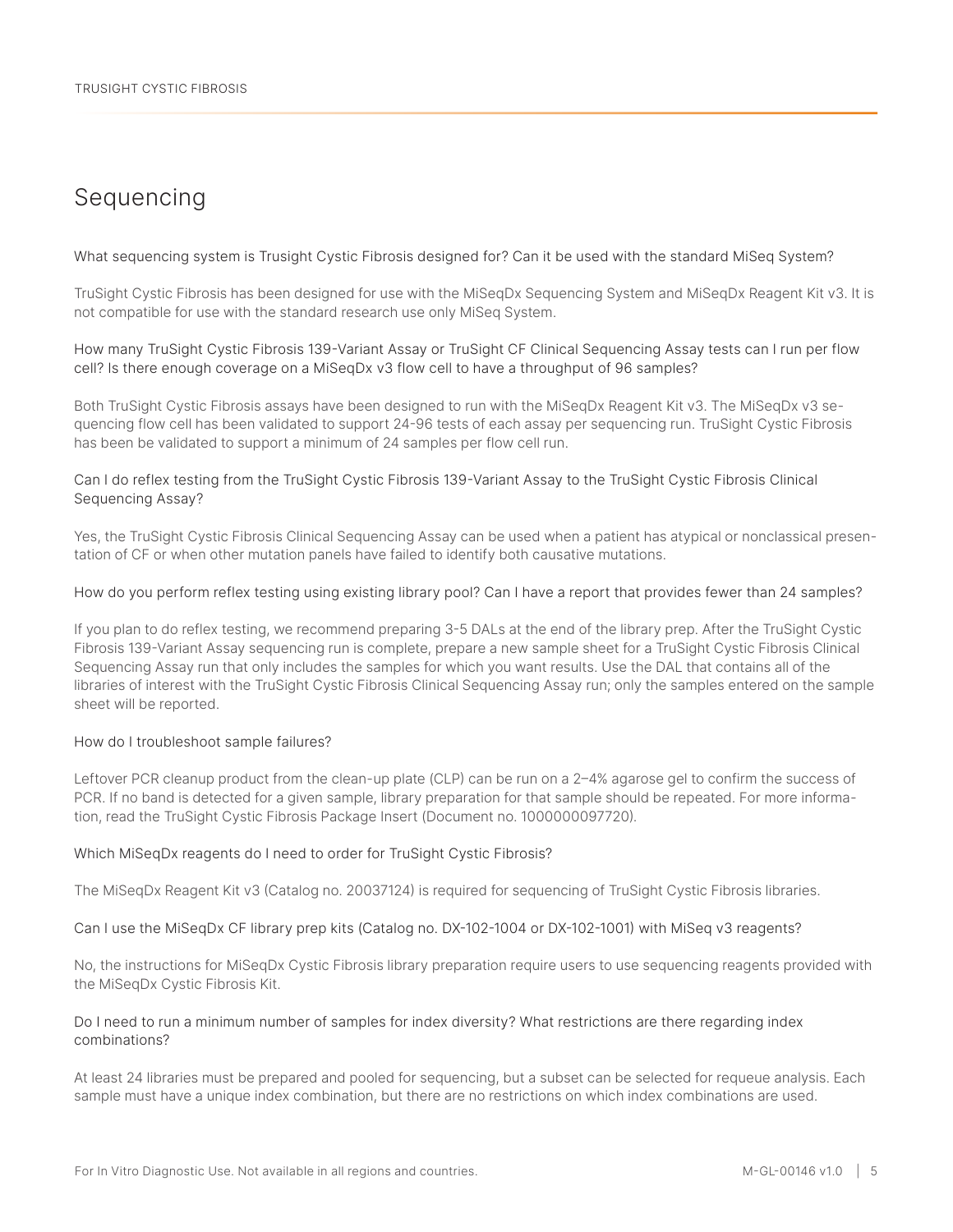#### What is the typical expected cluster density range for a successful run? Is there a required cluster density?

Sequencing with MiSeqDx Reagent Kit v3 (Catalog no. 20037124) provides robust tolerance of a wide range of cluster densities without sequencing failure. Approximately 800-1500 is typical range of cluster density for TruSight CF Assays.

#### What software is needed to run TruSight Cystic Fibrosis?

All software required to run TruSight Cystic Fibrosis, including Local Run Manager, is preinstalled on the MiSeqDx instrument (for instuments installed after January 2019). The specifc analysis modules to be installed on an instrument is based on customer needs and will be installed on an as needed basis. Local Run Manager can also be used off-instrument. The instructions for off-instrument installation of Local Run Manager can be found in the Local Run Manager Software Guide (Document no. 1000000002702). For instruments purchased prior to January 2019, you may need to work with your local services teams to obtain the appropriate upgrades for Trusight Cystic Fibrosis compatibility.

## Data analysis

#### Where is TruSight Cystic Fibrosis data analysis performed?

Data analysis for the TruSight Cystic Fibrosis Assays is conducted on-instrument.

#### Can data be stored externally? Where is the data from a run stored?

Data for each sequencing run is stored on the MiSeqDx instrument at MiSeqAnalysis\<Run Folder Name>. Data can also be stored externally by changing the default output folder within the MiSeq Operating System User Interface. For instructions on how to set default output folder location, see MiSeqDx Instrument Reference Guide for MOS v2 (Document no. 1000000021961).

#### What raw data files are included for long-term storage?

BCL, FASTQ, and VCF files are included for long-term storage.

#### Where I can find the raw sequencing data from a run (such as FASTQ or VCF files)?

When a sequencing run is complete, there will be an output folder containing all of the sequencing files. The path for this can be found in the "Sequencing Information" tab of Local Run Manager. In that path, there is an "Alignment\_#" folder that contains a zipped file. After unzipping the file, the VCF and BAM files will be available. FASTQ files are available on the local drive (on the MiSeqDx computer). The default path for this is D:\Illumina\MiSeqAnalysis\{RunID}\Data\Intensities\BaseCalls.

#### What are the differences in data storage requirements between MiSeqDx Cystic Fibrosis and TruSight Cystic Fibrosis?

If storing files per sample (ie VCF or FASTQ files), there is not much difference per sample. If storing whole run files, TruSight Cystic Fibrosis sequencing runs with v3 reagents can be up to 2× larger size than files from the MiSeqDx Cystic Fibrosis Assay. Run Folder sizes can be minimized by not saving image files.